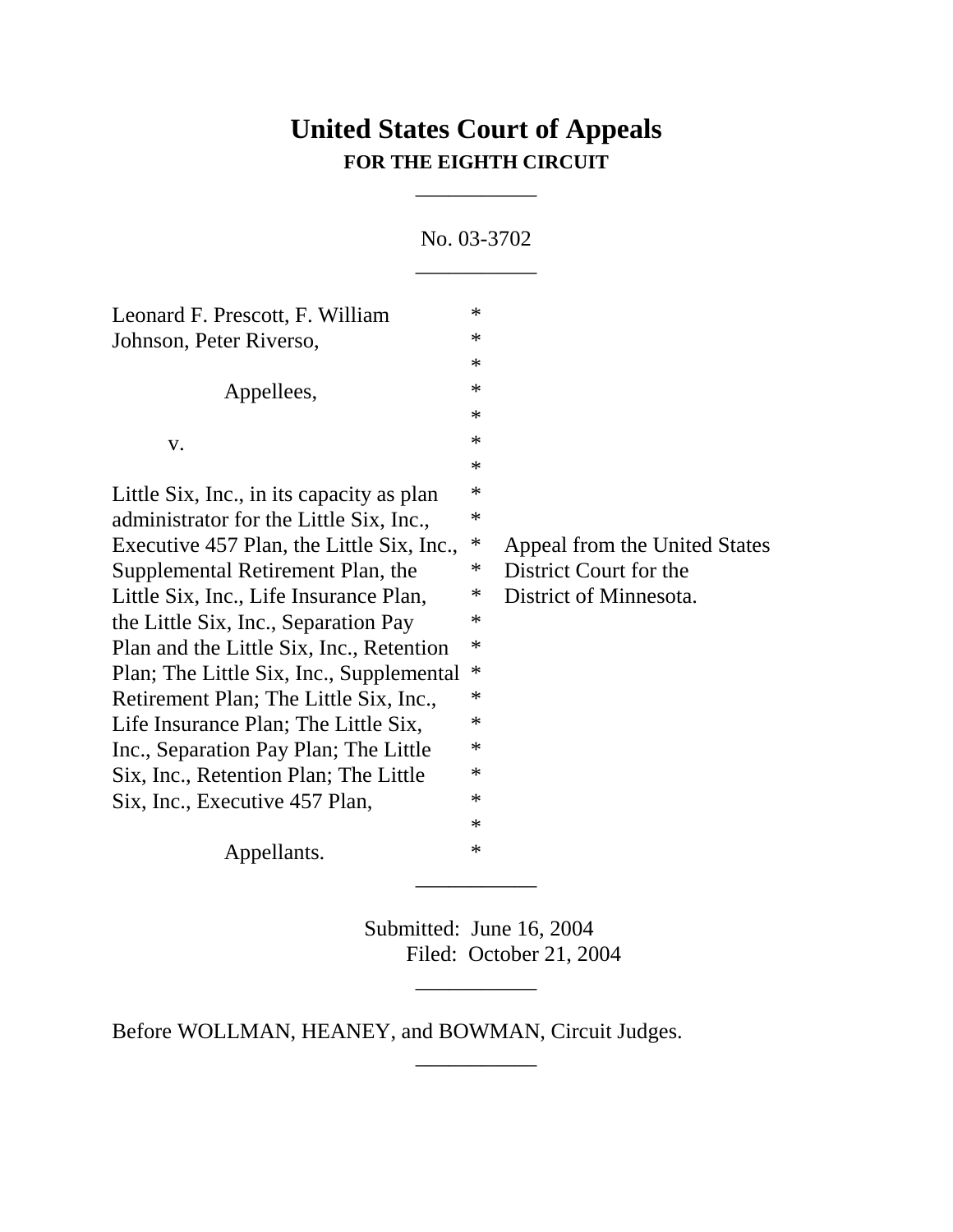## BOWMAN, Circuit Judge.

Little Six, Inc. ("LSI"), a corporation organized pursuant to the laws of the Shakopee Mdewakanton Sioux (Dakota) Community Indian tribe ("the Tribe"), appeals the decision of the District Court denying LSI's motion to dismiss claims brought by former executive employees of LSI for payment of benefits under employee benefit plans purportedly created by LSI. Because we determine that the District Court erred in not giving proper deference to a tribal court finding that the plans were not authorized under tribal law, we reverse and remand the case to the District Court and direct that the lawsuit be dismissed.

The Tribe created LSI in 1992 as a tribal corporation responsible for operating casinos owned by the Tribe pursuant to the Indian Gaming Regulatory Act, 25 U.S.C. §§ 2701–2721 (2000). The Plaintiffs, Leonard Prescott, F. William Johnson, and Peter Riverso, are former employees of LSI who served as chief executive officer, chief operations officer, and senior vice president, respectively. In late 1992 and early 1993, the Plaintiffs drafted certain employee benefit plans to be made available to executive-level employees of LSI (including the Plaintiffs). The LSI board of directors discussed the draft benefit plans at a number of meetings but never formally approved the plans. In 1994, following a tribal election, the LSI board of directors was replaced in its entirety. Shortly thereafter, the new LSI board of directors passed a resolution specifically refusing to adopt the draft benefit plans.

The Plaintiffs, nevertheless, sought payment of benefits under the draft plans from trusts that had been created in association with the draft plans. LSI took the position that both the draft plans and the trusts were not validly created and that the trust funds should be returned to LSI. In the face of these conflicting claims, the trustees of the trust filed an interpleader complaint in the Court of the Shakopee Mdewakanton Sioux (Dakota) Community, seeking the court's guidance about the legal status of the draft plans and the appropriate distribution of assets in the trust.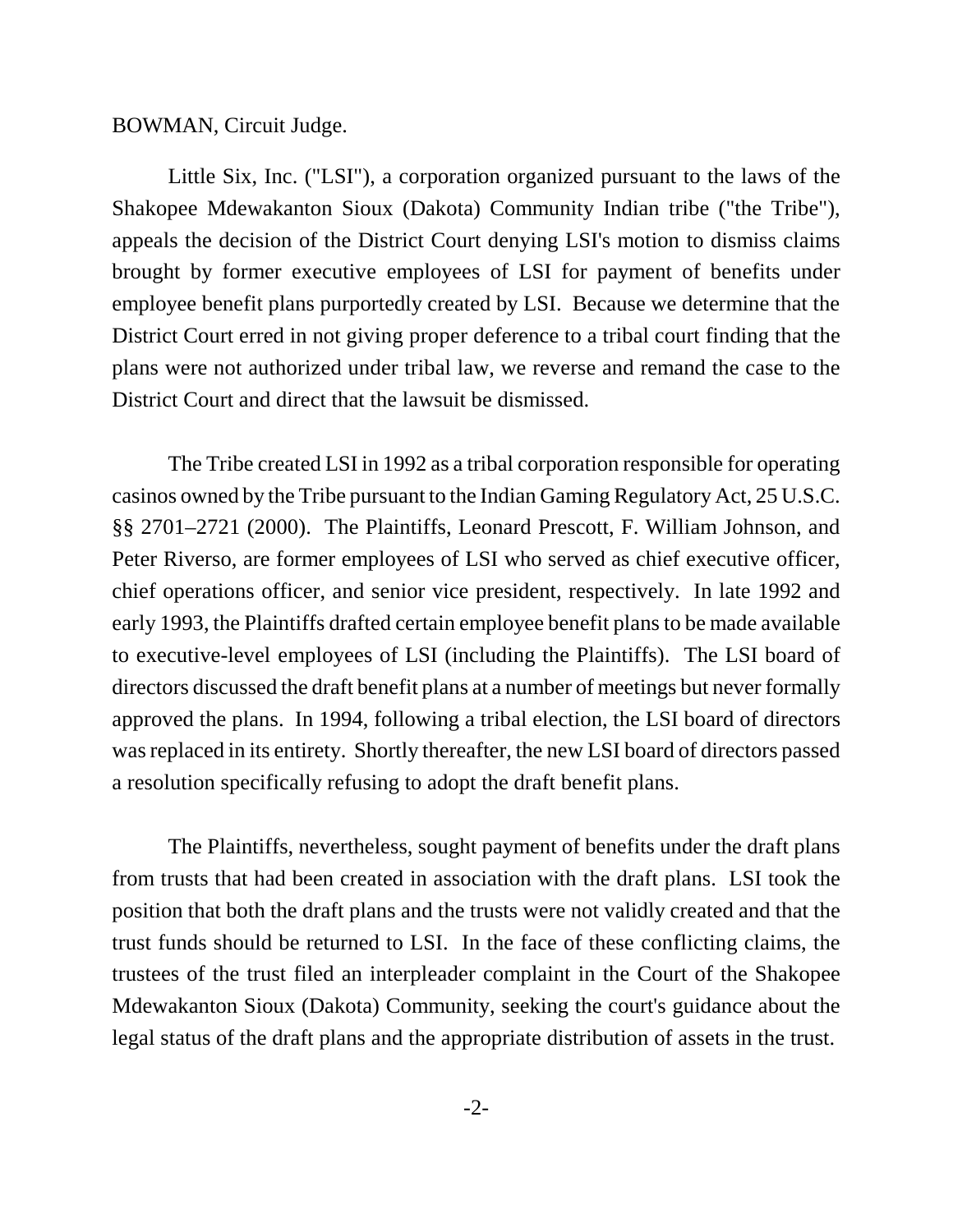While the tribal court action was pending, the Plaintiffs brought suit in federal district court under the Employee Retirement Income Security Act of 1974, 29 U.S.C. §§ 1001–1053 (2000) ("ERISA"), seeking benefits under the plans and equitable relief. The district court dismissed the action, holding that the Plaintiffs were required to exhaust their tribal remedies before the district court could exercise jurisdiction. Prescott v. Little Six, Inc., 897 F. Supp. 1217, 1222 (D. Minn. 1995). The Plaintiffs then intervened in the ongoing tribal court action. The tribal trial court concluded that, though there was no written record memorializing approval of the plans by the LSI board of directors, the "actual reality" was that the plans had been approved and were valid. The tribal trial court further determined that the plans were governed by ERISA and that it had no jurisdiction over the Plaintiffs' ERISA claims. LSI appealed the tribal trial court decision to the Shakopee Mdewakanton Court of Appeals.

The tribal court of appeals reversed the tribal trial court, ruling that the plans were never formally adopted under the corporate laws of the Tribe. Because the plans would increase officer compensation, the LSI Articles of Incorporation<sup>1</sup> required that the plans be formally adopted by the LSI board of directors to become effective. As the plans were never adopted by the board, no plans were created. Finding that nonexistent plans cannot impose liability on LSI under either ERISA or tribal law, the tribal court of appeals dismissed the Plaintiffs' claims.

The Plaintiffs then filed the instant action against LSI, alleging that the plans had been adopted by the LSI board of directors (and therefore "existed") and that the plans were governed by ERISA. LSI filed a motion to dismiss on three alternative grounds: (1) that LSI possesses tribal sovereign immunity from suit, which LSI did not waive; (2) that the federal court must defer to the tribal appeals court's

<sup>&</sup>lt;sup>1</sup>The LSI Articles of Incorporation are incorporated into the Shakopee Mdewakanton Sioux Community Amended Corporation Ordinance.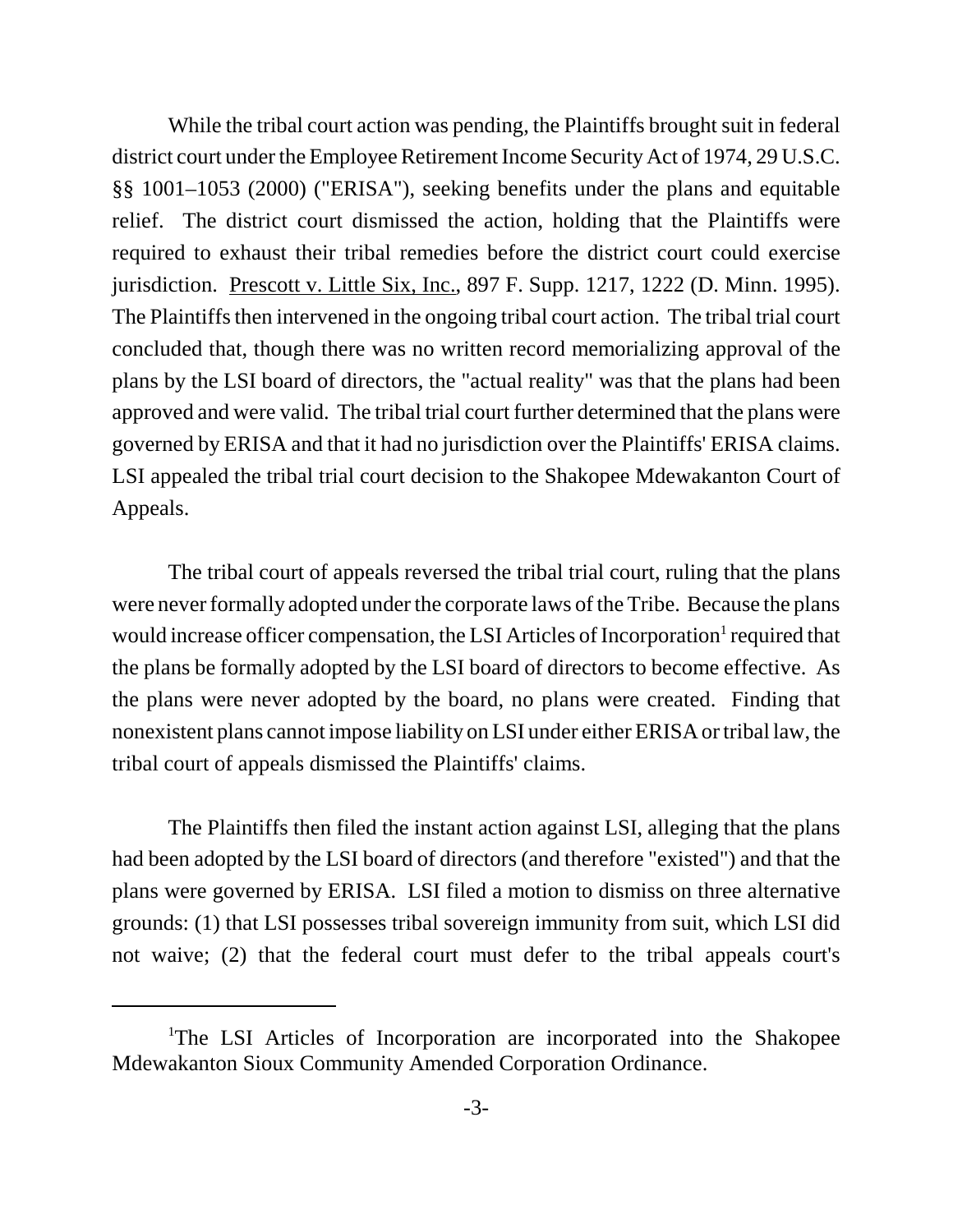determination that no ERISA plans were created; and (3) that the federal court lacks subject matter jurisdiction because ERISA does not apply to LSI. The District Court rejected each of these arguments and denied LSI's motion to dismiss. This appeal, in which LSI essentially makes the same arguments in support of reversing the District Court's denial of dismissal, followed.

The denial of a motion to dismiss is not generally a final order subject to immediate appeal. See 28 U.S.C. § 1291 (2000). In this case, however, we have jurisdiction under the collateral order doctrine, which permits an interlocutory appeal from a district court's denial of sovereign immunity. See Moreno v. Small Bus. Admin., 877 F.2d 715, 716 (8th Cir. 1989) (ruling that "a rejection of a claim for absolute or qualified immunity is immediately appealable"); see also Osage Tribal Council v. Department of Labor, 187 F.3d 1174, 1179 (10th Cir. 1999) (ruling that "the denial of tribal immunity is an immediately appealable collateral order"), cert. denied, 530 U.S. 1229 (2000); Tamiami Partners, Ltd. v. Miccosukee Tribe of Indians, 63 F.3d 1030, 1050 (11th Cir. 1995) (ruling that the collateral order doctrine applies to denial of tribal sovereign immunity). In addition, we have pendent appellate jurisdiction to decide "closely related" issues of law, i.e., claims that are "inextricably intertwined with" or "necessary to ensure meaningful review of" the sovereign immunity issue. Kincade v. City of Blue Springs, Missouri, 64 F.3d 389, 394 (8th Cir. 1995) (internal quotations and citations omitted), cert. denied, 517 U.S. 1166 (1996).

Our jurisdiction to address LSI's sovereign immunity claim is without doubt. We also conclude that we have jurisdiction to address LSI's assertion that the District Court erred in not deferring to the tribal appeals court's determination that no benefit plans were created. This argument is "inextricably intertwined with" the issue of whether LSI waived sovereign immunity through language in the draft benefit plans, as asserted by Plaintiffs Riverso and Johnson. If the draft benefit plans were never approved, it follows that LSI did not waive sovereign immunity in the plans. Thus,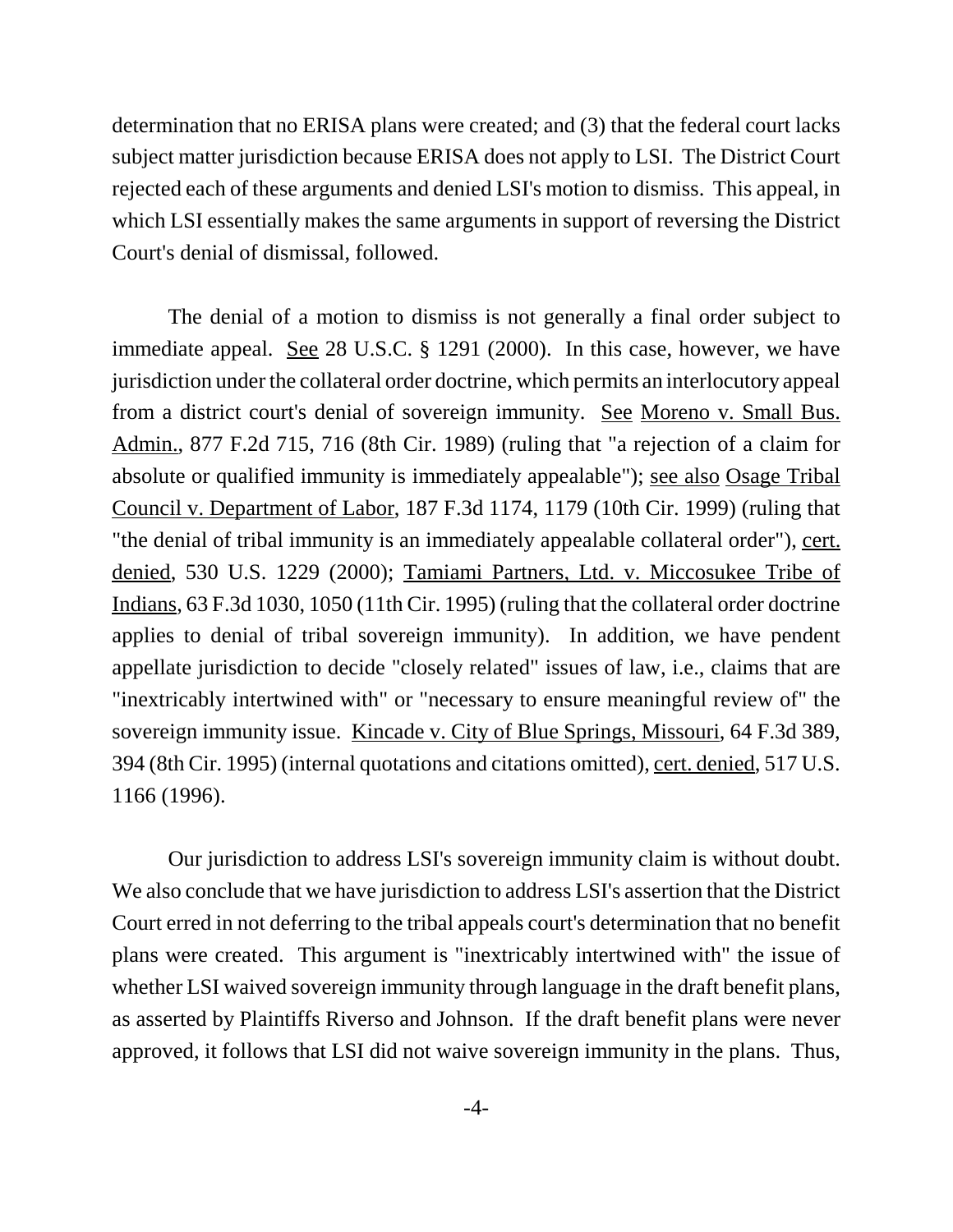it is necessary for us to address LSI's argument that the tribal appeals court's order was entitled to deference before we can determine whether there is a need to review the sovereign immunity issue.<sup>2</sup> Because we agree with LSI that the District Court erred in not deferring to the tribal appeals court's determination that no benefit plans were created, we need not address LSI's assertion that LSI is immune from suit nor LSI's remaining assertions on appeal.

We review a district court's decision to deny or grant a motion to dismiss under a de novo standard of review. See Harris v. Epoch Group, 357 F.3d 822, 824–25 (8th Cir. 2004).

The Supreme Court has repeatedly recognized Congress's commitment to a "policy of supporting tribal self-government and self-determination." National Farmers Union Ins. Cos. v. Crow Tribe, 471 U.S. 845, 856 (1985); see also Iowa

Moreover, this ruling is supported by the law governing immunity claims in the analogous context of civil rights actions filed against government officials. The Supreme Court has ruled that courts must consider the "threshold question" of whether the official violated a constitutional right before addressing the issue of qualified immunity. Saucier v. Katz, 533 U.S. 194, 201 (2001). "If no constitutional right would have been violated were the allegations established, there is no necessity for further inquiries concerning qualified immunity." Id.

<sup>&</sup>lt;sup>2</sup>This ruling, while based on the pendent appellate jurisdiction standards set forth in Kincade, is consistent with our pre-Kincade cases holding that questions of law which will dispose of the necessity to address an assertion of immunity are "closely related issues of law" that are properly before the Court on interlocutory appeal. See Moreno, 877 F.2d at 716–17 ("Resolution of the constitutional claim and the common-law tort claims will dispose of the immunity questions, and we may therefore address them."); Drake v. Scott, 812 F.2d 395, 398–99 (8th Cir. 1987) (holding that the claim that the plaintiff owned no property interest was subject to pendent appellate jurisdiction because, if true, "the question of qualified immunity would drop out of the case [and] would never have to be reached"), cert. denied, 484 U.S. 965 (1987).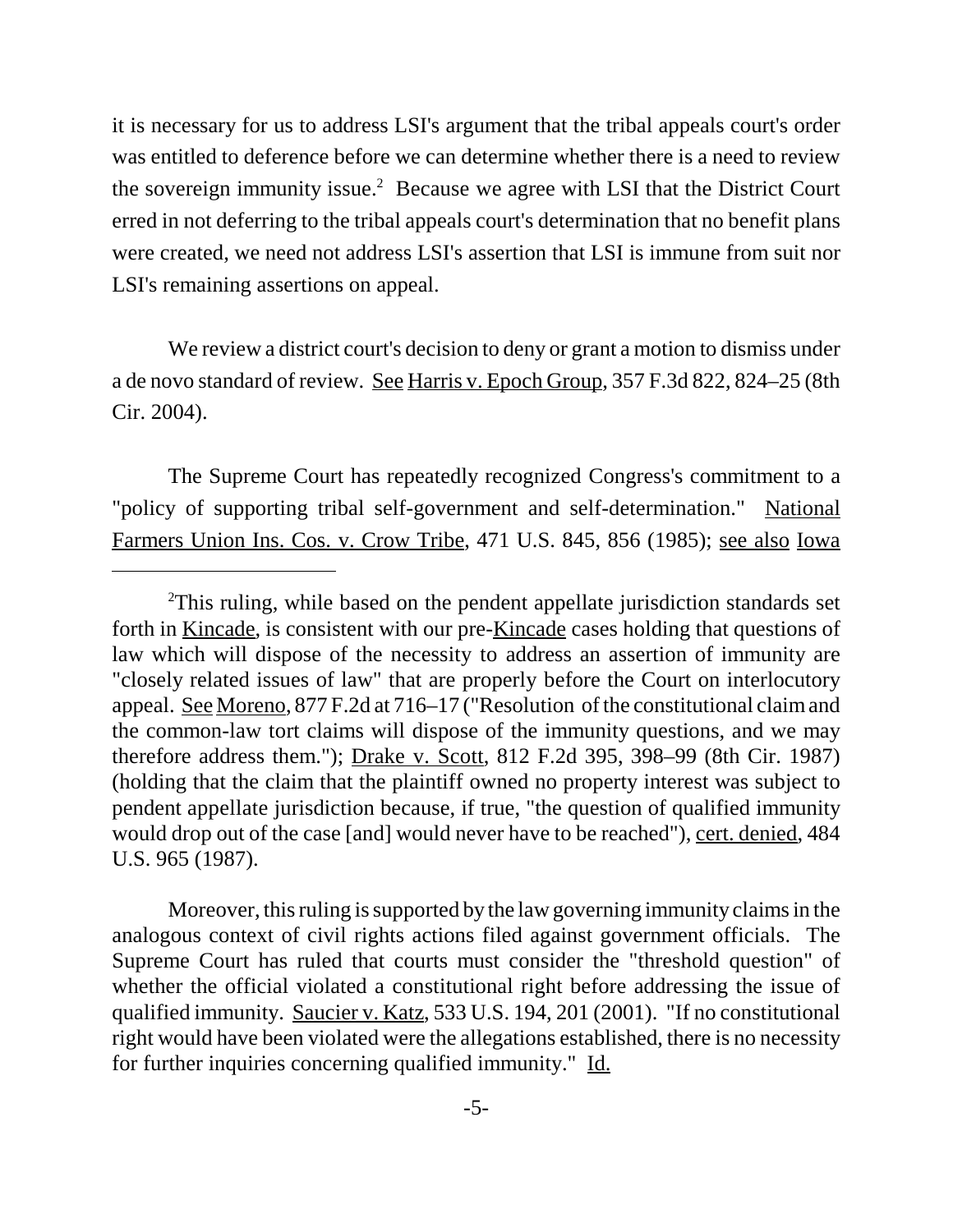Mutual Ins. Co. v. LaPlante, 480 U.S. 9, 14 (1986) (citing cases). Consistent with this policy, the Supreme Court has determined that "tribal courts are best qualified to interpret and apply tribal law." <u>Iowa Mutual</u>, 480 U.S. at 16. Thus, in this Circuit, we "defer to the tribal courts' interpretation" of tribal law. City of Timber Lake v. Cheyenne River Sioux Tribe, 10 F.3d 554, 559 (8th Cir. 1993) (deferring to tribal court's decision that the tribal constitution gave the tribal court personal jurisdiction over non-Indians), cert. denied, 512 U.S. 1236 (1994); see also Duncan Energy v. Three Affiliated Tribes, 27 F.3d 1294, 1300 (8th Cir. 1994) ("The Tribal Court's determinations of federal law should be reviewed *de novo* while determinations of Tribal law should be accorded more deference."), cert. denied, 513 U.S. 1103 (1995). Similarly, a tribal court's findings of fact are reviewed under a "deferential, clearly erroneous standard." Duncan Energy, 27 F.3d at 1300. It is only when the tribal court applies federal law that the tribal court's determinations are accorded no deference and are reviewed by the district court de novo.<sup>3</sup> Id.

The Plaintiffs argued, and the District Court agreed, that the legal status of the draft benefit plans is governed by federal law. The District Court thus accorded no deference to the decision of the tribal appeals court and instead applied a de novo standard of review. The District Court determined that the tribal court erred in concluding that no plans existed under which LSI could be subject to ERISA liability. In reaching the conclusion that the legal status of the plans is a question of federal law subject to de novo review, the District Court relied on our decision in Kulinski v. Medtronic Bio-Medicus, Inc., 21 F.3d 254, 256 (8th Cir. 1994). See Prescott v. Little Six, Inc., 284 F. Supp. 2d at 1229. The District Court's application of Kulinski was erroneous.

<sup>&</sup>lt;sup>3</sup>Although a federal court may also perform a de novo review of a tribal court's determination of its own jurisdiction, Duncan Energy, 27 F.3d at 1300, the District Court here explicitly recognized that "the tribal court had jurisdiction to consider the *status vel non* of the ERISA plans." Prescott v. Little Six, Inc., 284 F. Supp. 2d 1224, 1228 (D. Minn. 2003).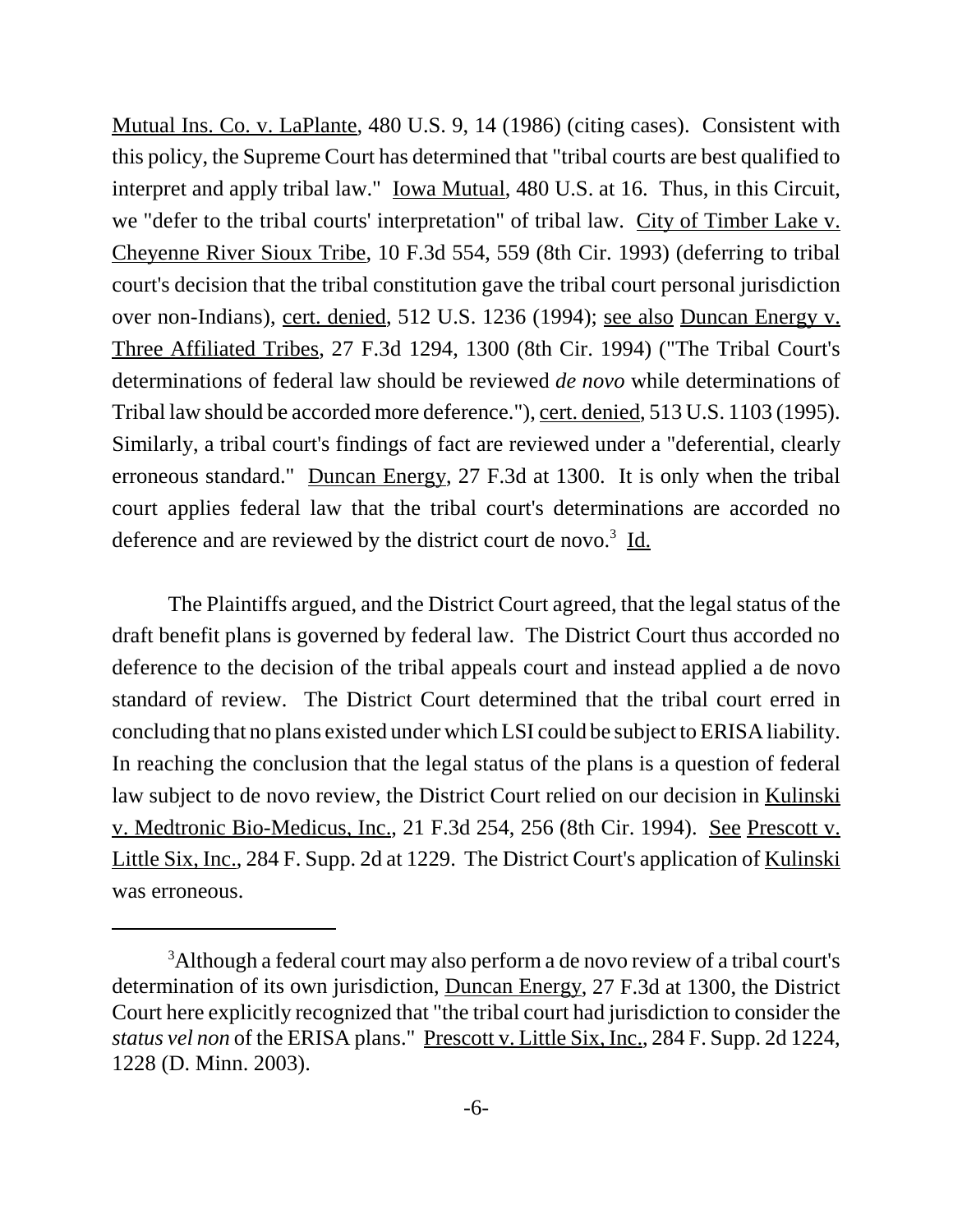In Kulinski, the issue of whether or not an employer entered into an agreement obligating the employer to pay compensation benefits was not before the court on appeal. It is true that Kulinski's employer argued in the district court that an agreement entitling Kulinski to compensation benefits was invalid because it was not approved by the employer's board of directors (an argument that the district court rejected). <u>See Kulinski</u>, 21 F.3d at 255–56. On appeal, however, this Court did not address the validity and existence of the benefits agreement, but only whether the district court properly deemed the agreement an ERISA "plan." Id. at 258. It was this second issue of whether or not a valid agreement for benefits compensation is a "plan" subject to ERISA to which this Court applied federal law. After discussing caselaw from our sister circuits, we ruled that an ERISA "plan" only exists if the benefits arrangement requires the establishment of a separate, ongoing administrative scheme to administer the promised benefits. Id. at 257–58.

In this action, of course, the courts were not required to reach this subsequent issue of whether a valid benefits arrangement became a "plan" subject to ERISA. Rather, the initial, and dispositive, issue addressed was whether a valid and enforceable benefits arrangement existed. The tribal appeals court properly determined that the legal status of the LSI draft benefit plans was a matter governed by tribal law. LSI is a branch of the sovereign tribal government, created under Article V of the Constitution of the Shakopee Mdewakanton Sioux Community of Minnesota. As such, LSI is subject to the Tribe's laws governing corporations as set out in the Shakopee Mdewakanton Sioux Community Amended Corporation Ordinance ("Corporation Ordinance"). The Corporation Ordinance permits tribal corporations to delineate operating rules in Articles of Incorporation. Corporation Ordinance, § 4.012. As recognized by the tribal appeals court, LSI's Articles of Incorporation specifically address the manner in which officer compensation may be fixed. Restated Articles of Incorporation of Little Six, Inc., § 8.6.